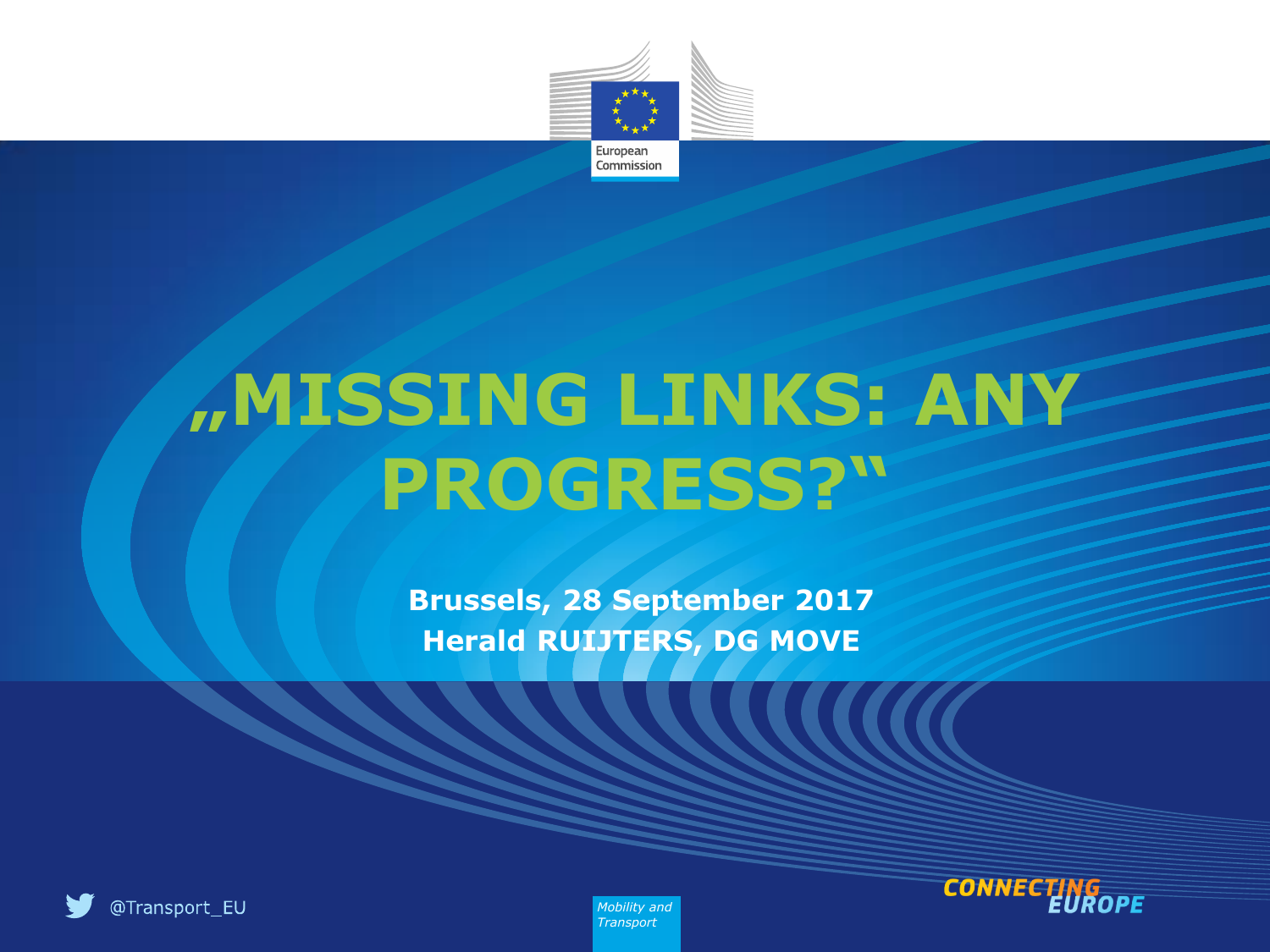

#### **CEF funding 2017: 140 million € total grant for 13 projects**

| <b>Title</b>                                                                                                                        | <b>Member</b><br><b>State</b><br><b>Concerned</b> | <b>Applicant (MS for EU</b><br>proposals)**                                                           | <b>Transpo</b><br>rt Mode | <b>Maximum EU</b><br><b>Financial</b><br><b>Contribution</b><br>(E) |
|-------------------------------------------------------------------------------------------------------------------------------------|---------------------------------------------------|-------------------------------------------------------------------------------------------------------|---------------------------|---------------------------------------------------------------------|
| Electrification of the Mol-Weert (Belgian part) railway line (Works)                                                                | <b>BE</b>                                         | <b>INFRABEL SA</b>                                                                                    | Railways                  | 18,520,000                                                          |
| Connection of the intermodal node in Athus to the French railway network<br>(Works)                                                 | <b>BE</b>                                         | <b>INFRABEL SA</b>                                                                                    | Railways                  | 2.800.000                                                           |
| Improvement of the existing Pafos-Polis Chrysochous (B7) interurban<br>road axis (Works)                                            | <b>CY</b>                                         | Public Works Department,<br>Ministry of Transport,<br>Communications and Works,<br>Republic of Cyprus | Roads                     | 1.149.000                                                           |
| Upgrade and electrification of the Lohsa-Horka section and ECTS<br>equipment (Works)                                                | <b>DE</b>                                         | Bundesministerium für Verkehr<br>und digitale Infrastruktur                                           | Railways                  | 49.600.000                                                          |
| Karawanken Tunnel - Rail (Study): Safety-technical upgrade along the<br>cross-border section between Slovenia and Austria (Studies) | AT, SI                                            | Ministry of Infrastructure (SI)                                                                       | Railways                  | 2.971.690                                                           |
| Construction of the second tunnel tube for the Karawanken road tunnel on<br>the Austria-Slovenia cross-border section (Works)       | AT, SI                                            | Bundesministerium für Verkehr,<br>Innovation und Technologie (AT)                                     | Roads                     | 17.713.882                                                          |
| <b>2EUStates2cross (Works)</b>                                                                                                      | DE, NL                                            | Province of Limburg (NL)                                                                              | Railways                  | 28.680.000                                                          |
| Implementation study for optimisation of the cross-border rail<br>infrastructure in the port area Ghent-Terneuzen (Studies)         | BE, NL                                            | Zeeland Seaports N.V. (NL)                                                                            | Railways                  | 642.130                                                             |
| Bridging missing links between FR & ES: Studies for rehabilitating the<br>Pau-Zaragoza cross-border railway section (Studies)       | ES, FR                                            | Région Nouvelle-Aquitaine (FR)                                                                        | Railways                  | 7.505.000                                                           |
| Cross-Border road link in the Atlantic Corridor: A25-IP5 Vilar Formoso-A-<br>62 Fuentes de Oñoro (Works)                            | ES, PT                                            | Ministério do Planeamento e das<br>Infraestruturas (PT)                                               | Roads                     | 2.808.932                                                           |
| ViA15: solving the missing link in the cross-border road infrastructure on<br>the Rhine-Alpine corridor (Woks)                      | <b>NL</b>                                         | Ministry of Infrastructure and<br>the Environment                                                     | Roads                     | 5.884.616                                                           |
| A1 Belfast to Dublin Road Safety Improvements - Development Studies<br>(Studies)                                                    | UK                                                | Department for Infrastructure<br>(Northern Ireland)                                                   | Roads                     | 1.353.181                                                           |
| Removal of a major bottleneck on the North Sea-Med Corridor at<br><b>Newry/Warrenpoint (Studies)</b>                                | <b>UK</b>                                         | Department for Infrastructure<br>(Northern Ireland)                                                   | Roads                     | 1.524.850                                                           |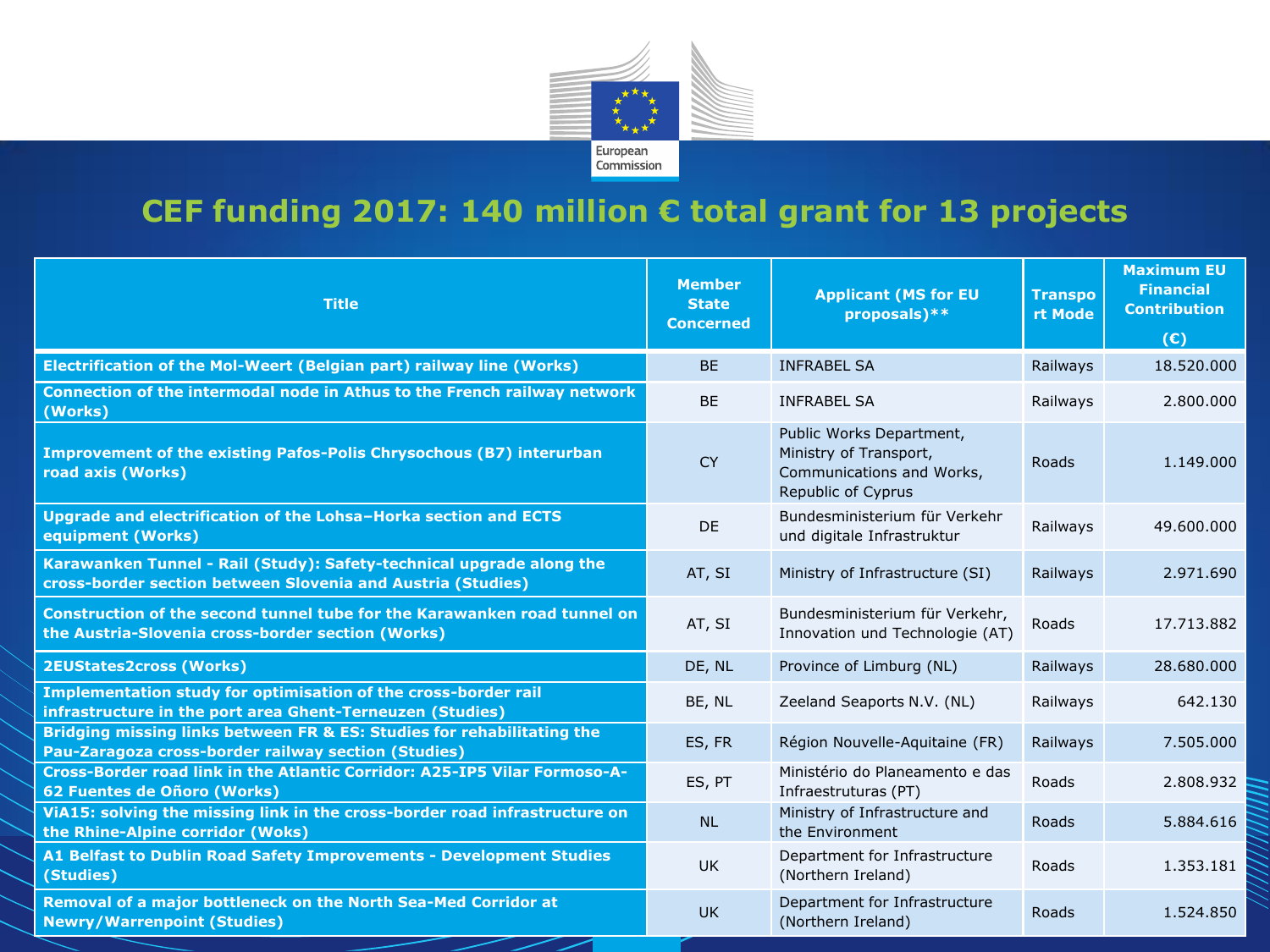

#### **Cross-border coordination**

- Core Network Corridors
- Rail freight corridors
- Report of the Committee of the Regions: Missing transport links in border regions – Michiel Scheffer
- Michael Cramer list of small cross-border projects
- CEF Call 2016: 140 million € for cross-border projects on core and comprehensive network
- COM(2017)534 Boosting growth and cohesion in EU border regions (addressing obstacles in various policy fields)



*Mobility and Transpor*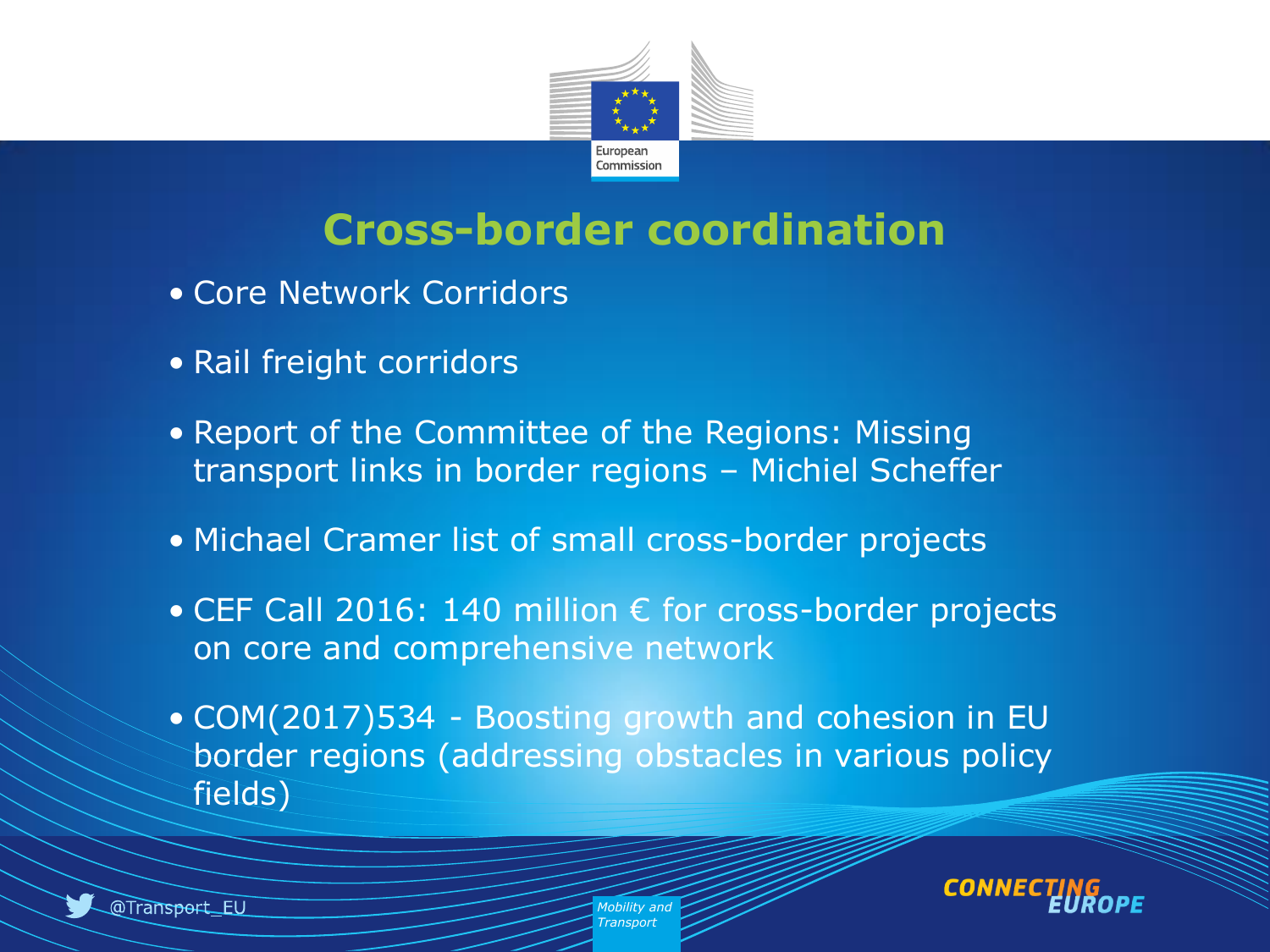

### **Specific actions to support smaller projects**

- Identifying and assesing infrastructure needs
- Possibility for funding
- Procedural and organisational support
- Legal backing



*Mobility and Transport*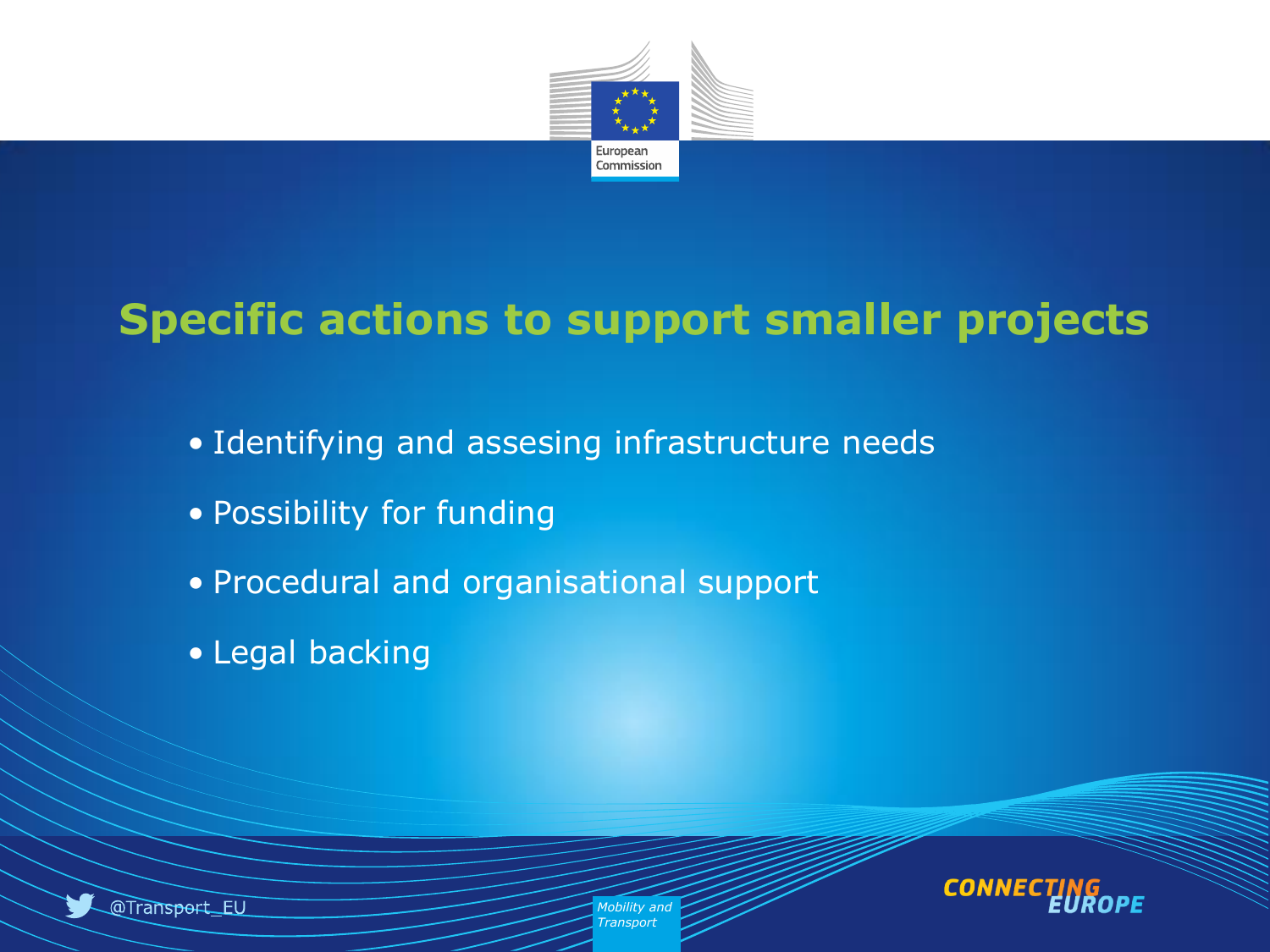

#### **Opportunities and challenges**

- Enabling and stimulating growth and cohesion
- Supporting public transport solutions:
	- Providing infrastructure
	- Facilitating services (e.g. rail, public transport)
	- Advancing user benefits



*Mobility and Transport*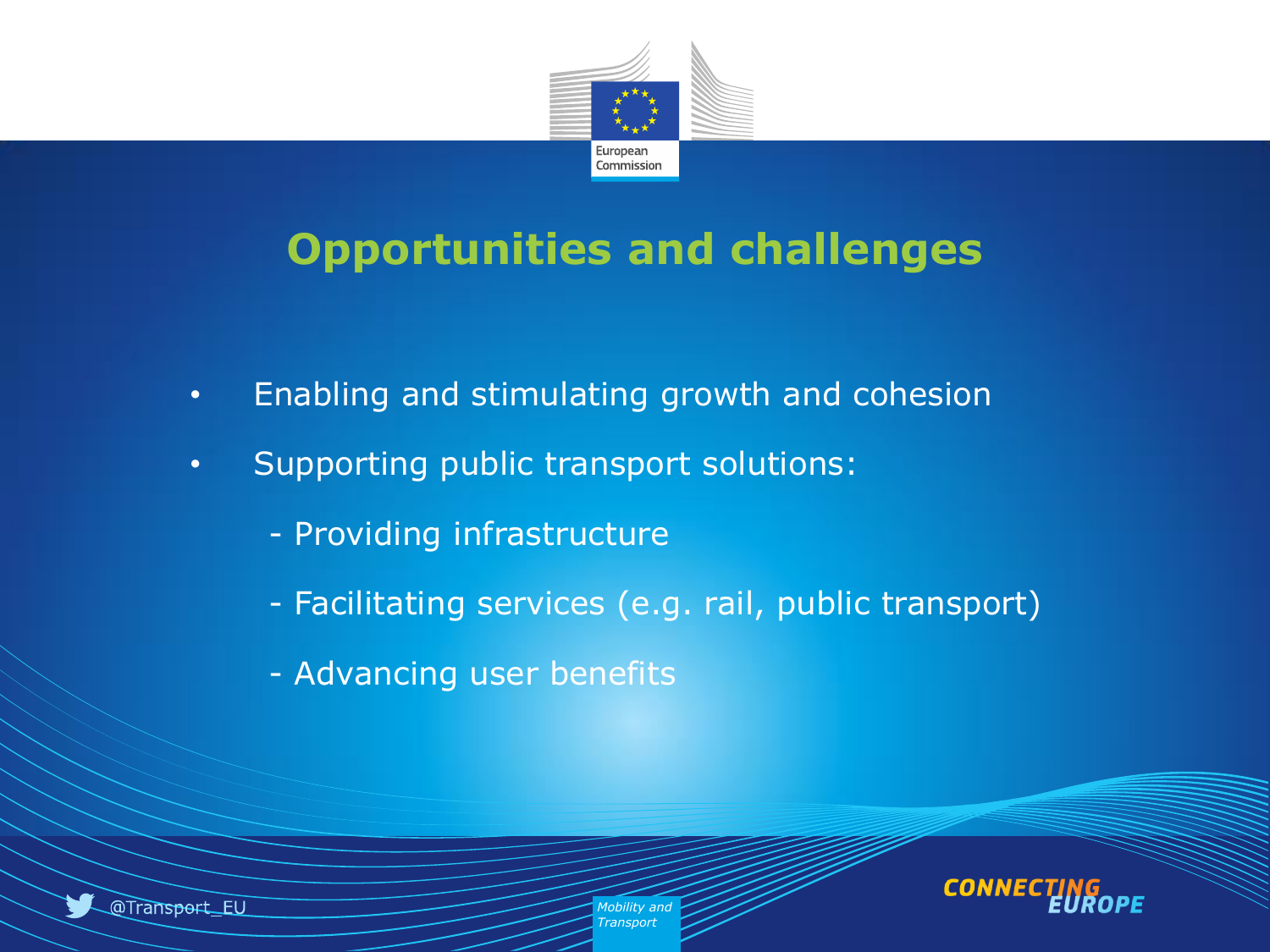

# **What needs to be done:**

Project pipeline (joint study DG REGIO-DG MOVE)

Funding: CEF, ESIF (2019 and new MFF)

Reviewing ERDF funding eligibility

Exploring possibilities for innovative financing: EFSI, Blending

 **Adequate funding and financing**



@Transport\_EU

*Mobility and Transport*

**CONN**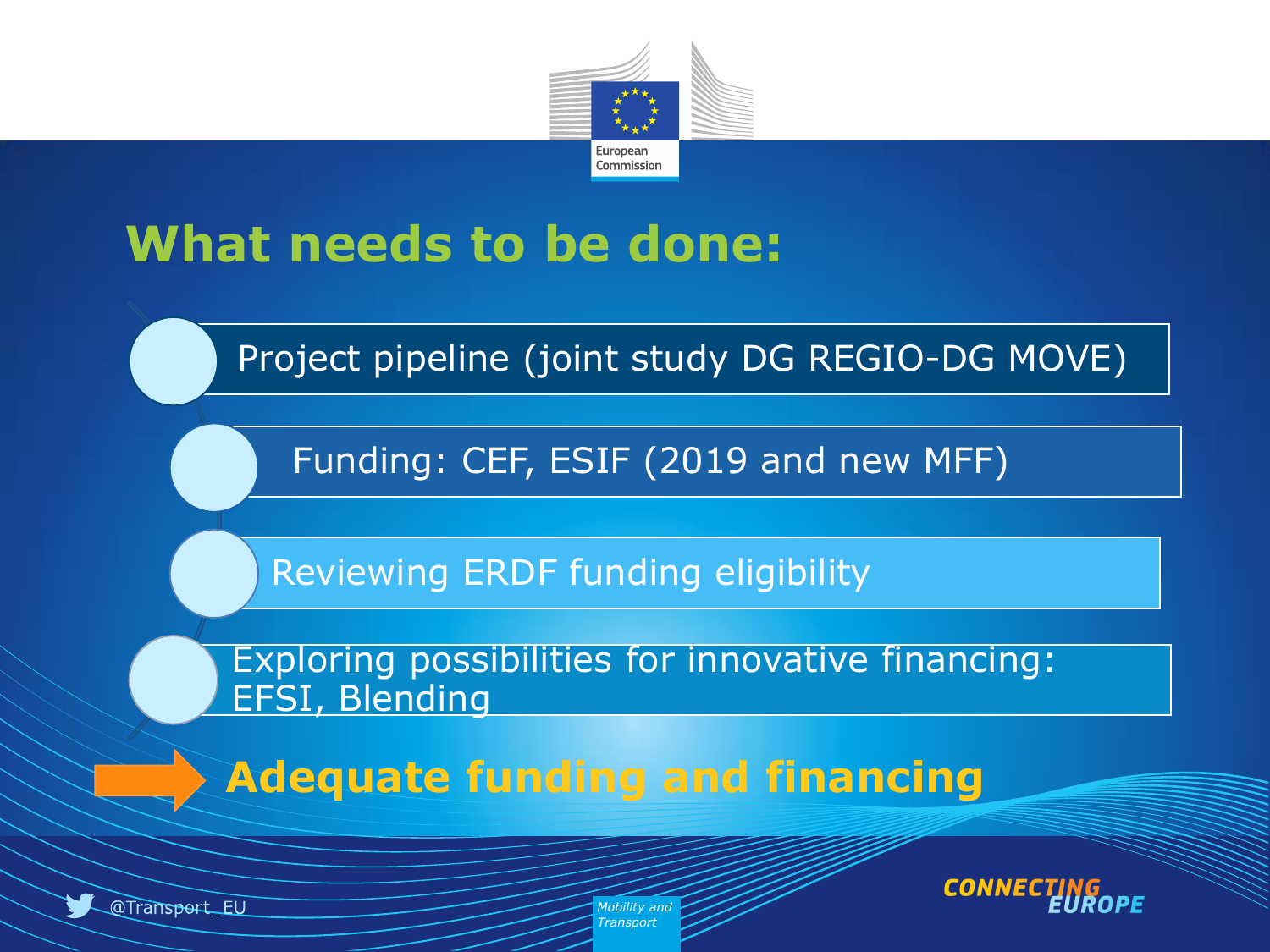

## **Where we want to be…**



*Mobility and Transport*

@Transport\_EU